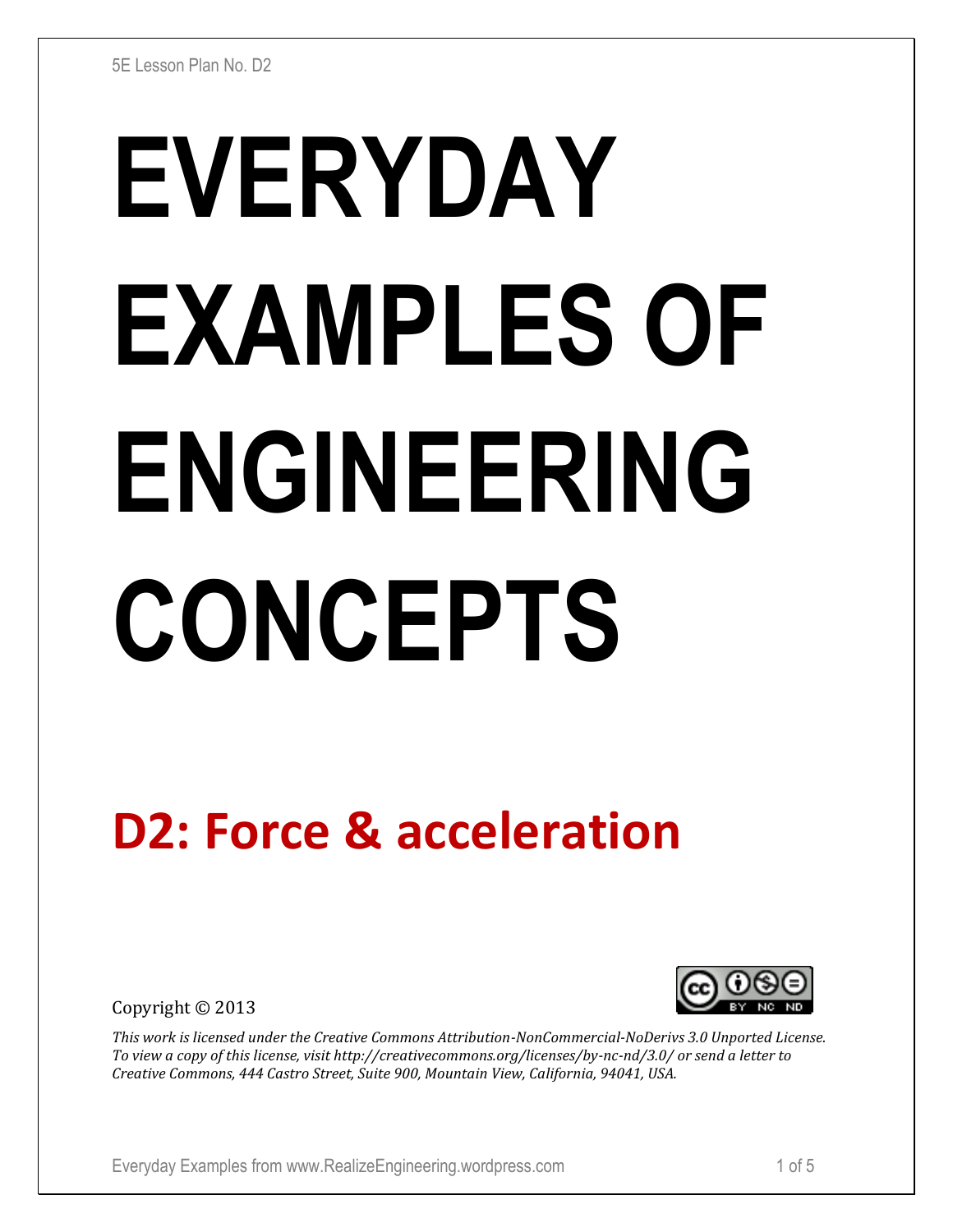*This is an extract from 'Real Life Examples in Dynamics: Lesson plans and solutions' edited by Eann A. Patterson, first published in 2006 (ISBN:978-0-615-20394-2) which can be obtained online at www.engineeringexamples.org and contains suggested exemplars within lesson plans for Sophomore Solids Courses. Prepared as part of the NSF-supported project (#0431756) entitled: "Enhancing Diversity in the Undergraduate Mechanical Engineering Population through Curriculum Change".* 

# **INTRODUCTION**

### (from *'Real Life Examples in Dynamics: Lesson plans and solutions'*)

These notes are designed to enhance the teaching of a junior level course in dynamics, increase the accessibility of the principles, and raise the appeal of the subject to students from diverse backgrounds. The notes have been prepared as skeletal lesson plans using the principle of the 5Es: Engage, Explore, Explain, Elaborate and Evaluate. The 5E outline is not original and was developed by the Biological Sciences Curriculum Study<sup>1</sup> in the 1980s from work by Atkin and Karplus<sup>2</sup> in 1962. Today this approach is considered to form part of the constructivist learning theory and a number of websites provide easy-to-follow explanations of them<sup>3</sup>.

These notes are intended to be used by instructors and are written in a style that addresses the instructor, however this is not intended to exclude students who should find the notes and examples interesting, stimulating and hopefully illuminating, particularly when their instructor is not utilizing them. In the interest of brevity and clarity of presentation, standard derivations and definitions are not included since these are readily available in textbooks which these notes are not intended to replace but rather to supplement and enhance. Similarly, it is anticipated that these lessons plans can be used to generate lectures/lessons that supplement those covering the fundamentals of each topic.

It is assumed that students have acquired a knowledge and understanding of topics usually found in a Sophomore level course in Statics, including free-body diagrams and efficiency.

This is the second in a series of such notes. The first in the series entitled 'Real Life Examples in Mechanics of Solids' edited by Eann Patterson (ISBN: 978-0-615-20394-2) was produced in 2006 and is available on-line at www.engineeringexamples.org.

### **Acknowledgements**

Many of these examples have arisen through lively discussion in the consortium supported by the NSF grant (#0431756) on "Enhancing Diversity in the Undergraduate Mechanical Engineering Population through Curriculum Change" and the input of these colleagues is cheerfully acknowledged as is the support of National Science Foundation.

Eann A. Patterson

 $\overline{a}$ 

*A.A. Griffith Chair of Structural Materials and Mechanics School of Engineering, University of Liverpool, Liverpool, UK & Royal Society Wolfson Research Merit Award Recipient*

<sup>1</sup> Engleman, Laura (ed.), *The BSCS Story: A History of the Biological Sciences Curriculum Study*. Colorado Springs: BSCS, 2001.

<sup>2</sup> Atkin, J. M. and Karplus, R. (1962). Discovery or invention? *Science Teacher* 29(5): 45.

<sup>3</sup> e.g. Trowbridge, L.W., Bybee, R.W., *Becoming a secondary school science teacher*. Merrill Pub. Co. Inc., 1990.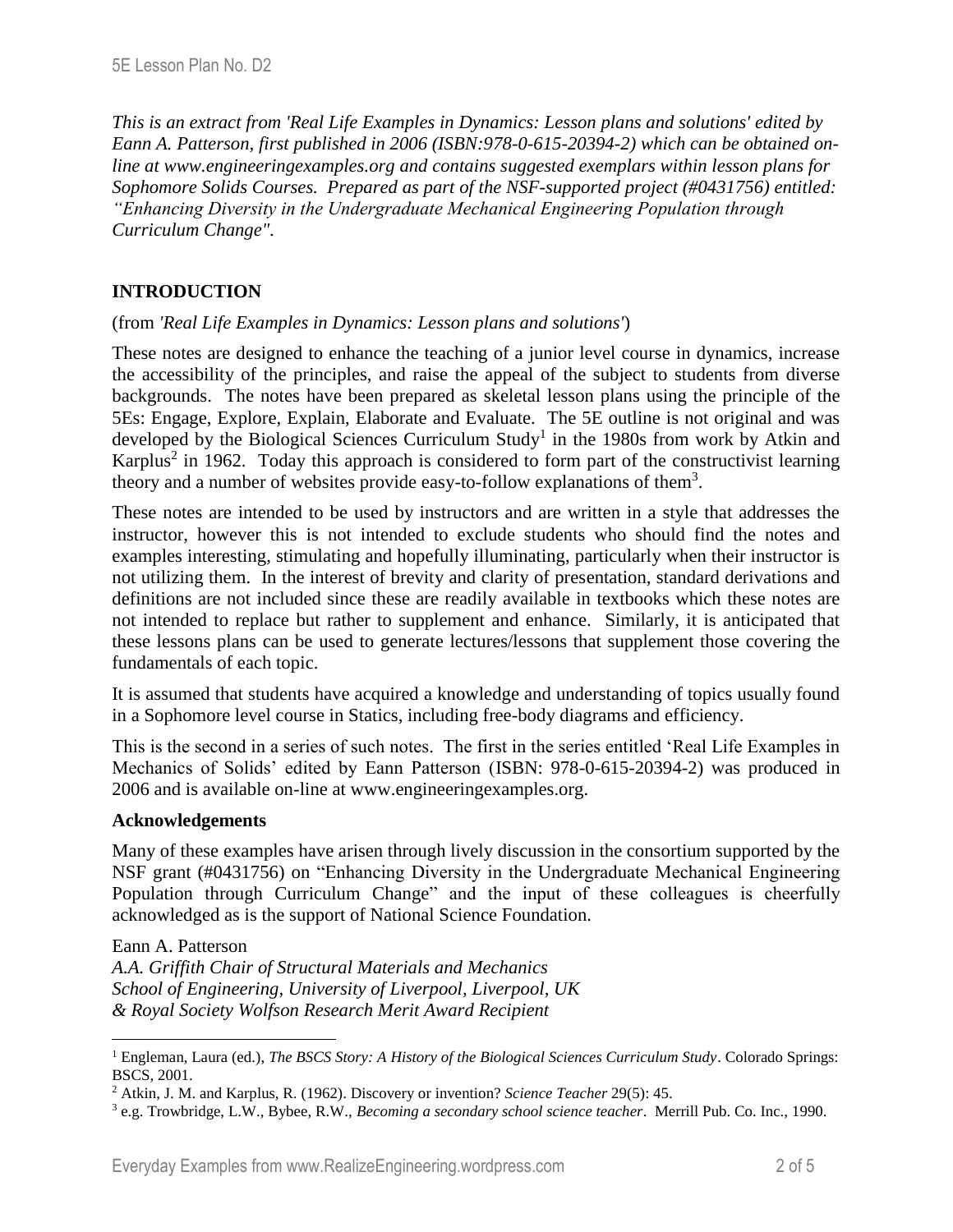### **KINETICS OF PARTICLES**

### 2. Topic**: Force and acceleration**

### **Engage:**

Take an ice hockey stick and puck into class and push the puck around on the floor. If you know nothing about ice hockey shots then try typing 'ice hockey snapshot' in [www.youtube.com](http://www.youtube.com/) for some short coaching videos<sup>4</sup>. Alternatively use a dustpan and broom with a jar lid (e.g. a jam jar lid). Sweep the jar lid into the dustpan.



### **Explore:**

Discuss the meaning of 'kinetics' which involves the analysis of forces causing motion. Remind the class about how consideration of the drag force gave a more realistic answer for the velocity of the raindrops in the previous lesson. Discuss the forces acting on the puck (jar lid) when it is pushed across the floor: driving force from the stick (broom); friction; drag (probably negligible), gravity and the reaction from the floor.

### **Explain:**

 $\overline{a}$ 

Sketch the free body diagrams below explaining Newton's laws of motion as the situation becomes progressively more complicated:

Puck resting on ice (just before being push)



Newton's Third Law: *for every action, there is an equal and opposite reaction*. So the mass of the puck acts on the floor and there is an equal and opposite reaction from the floor, *N*.

Puck being pushed across the floor by stick



<sup>4</sup> http://www.youtube.com/watch?v=TYEE7tZhRtk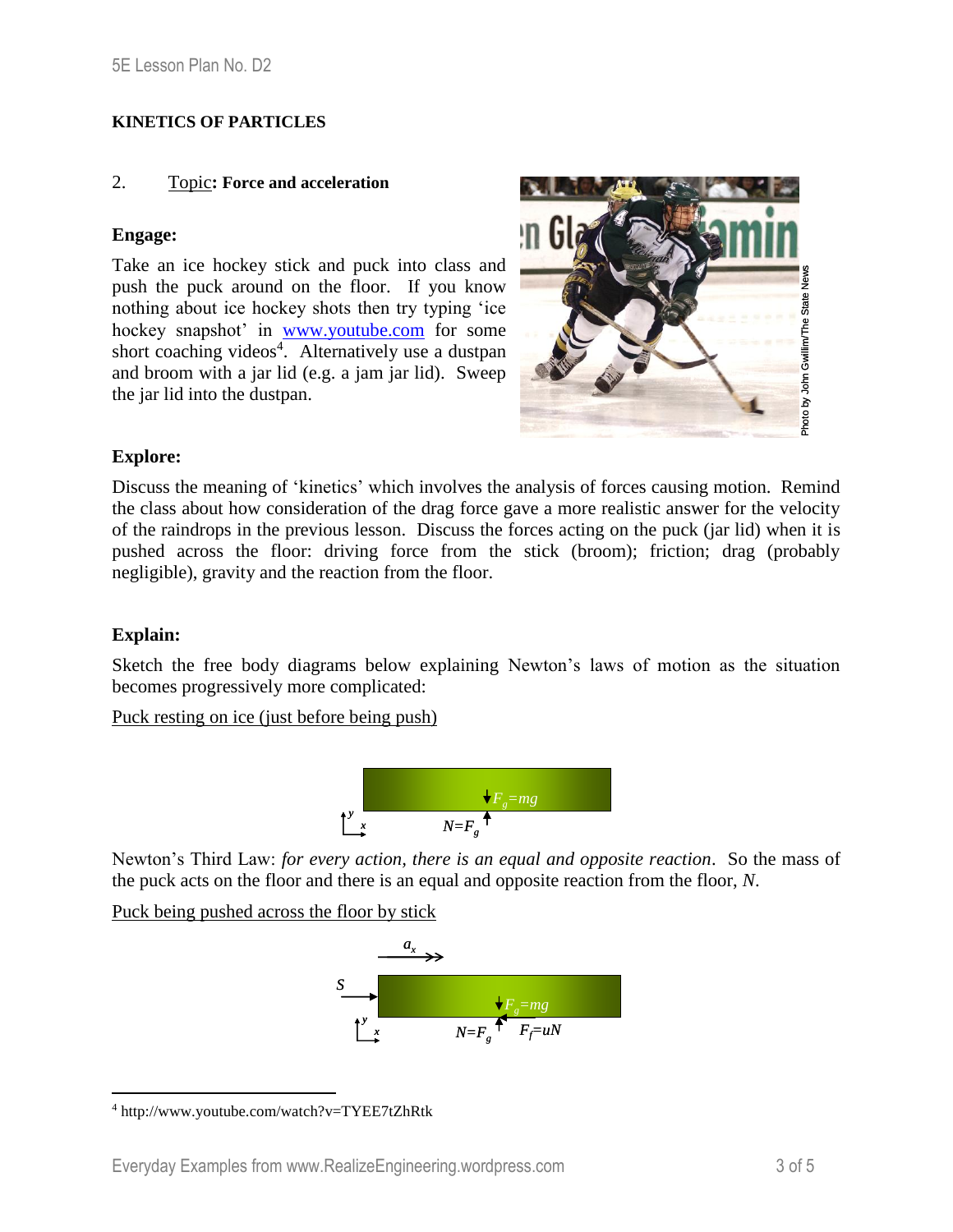Newton's Second Law: *the acceleration of an object is proportional to the force acting on it and inversely proportional to its mass.* So when a force, *S* is applied with the stick, the puck will accelerate in the direction of this force, such that:

$$
\sum F_x = ma_x
$$

There will be also a frictional force resisting motion at the interface between the floor and the bottom of the puck:

 $F_f = \mu N$ 

where  $\mu$  is the coefficient of friction.

Puck sliding across the ice on its own



Newton's First Law: *a body continues to maintain its state of rest or of uniform motion unless acted upon by an external force.* This also applied to the first diagram in which the puck is in a state of rest. In this case if the floor is highly polished or the puck is travelling on ice then the coefficient of friction could be assumed to be almost zero and the acceleration will be approximately zero; otherwise the puck will suffer a deceleration due to the friction force from the floor.

### **Elaborate**

An NHL ice hockey puck has a maximum mass of 170g. So if a player applied a force of 35N and the coefficient of friction between the ice and the puck (vulcanized rubber) is approximately 0.15 then applying Newton's Second Law:

$$
\sum F_x = ma_x
$$
 and  $a_x = \frac{\sum F_x}{m} = \frac{S - \mu N}{m} = \frac{35 - (0.15 \times 0.170 \times 9.81)}{0.170} = 204$  m/s<sup>2</sup>

and if the player pushes it for 1.5m then the velocity as the puck leaves the stick will be:

$$
v_x^2 - v_{x=0}^2 = 2as
$$
, i.e.  $v_x = \sqrt{2as} = \sqrt{2 \times 204 \times 1.5} = 24.8$  m/s (=55 mph)

Alternatively, for a jar lid of mass 15g sliding on a wooden floor ( $\mu = 0.2$ ) assuming a force of only 1N is applied with the broom then:

$$
a_x = \frac{S - \mu N}{m} = \frac{1 - (0.2 \times 0.015 \times 9.81)}{0.015} = 65 \text{ m/s}^2
$$

And if it is pushed by the broom for 0.05m ( $\approx$  2 inches) then its velocity will be:

$$
v_x = \sqrt{2as} = \sqrt{2 \times 65 \times 0.05} = 2.54
$$
 m/s (=5.7 mph)